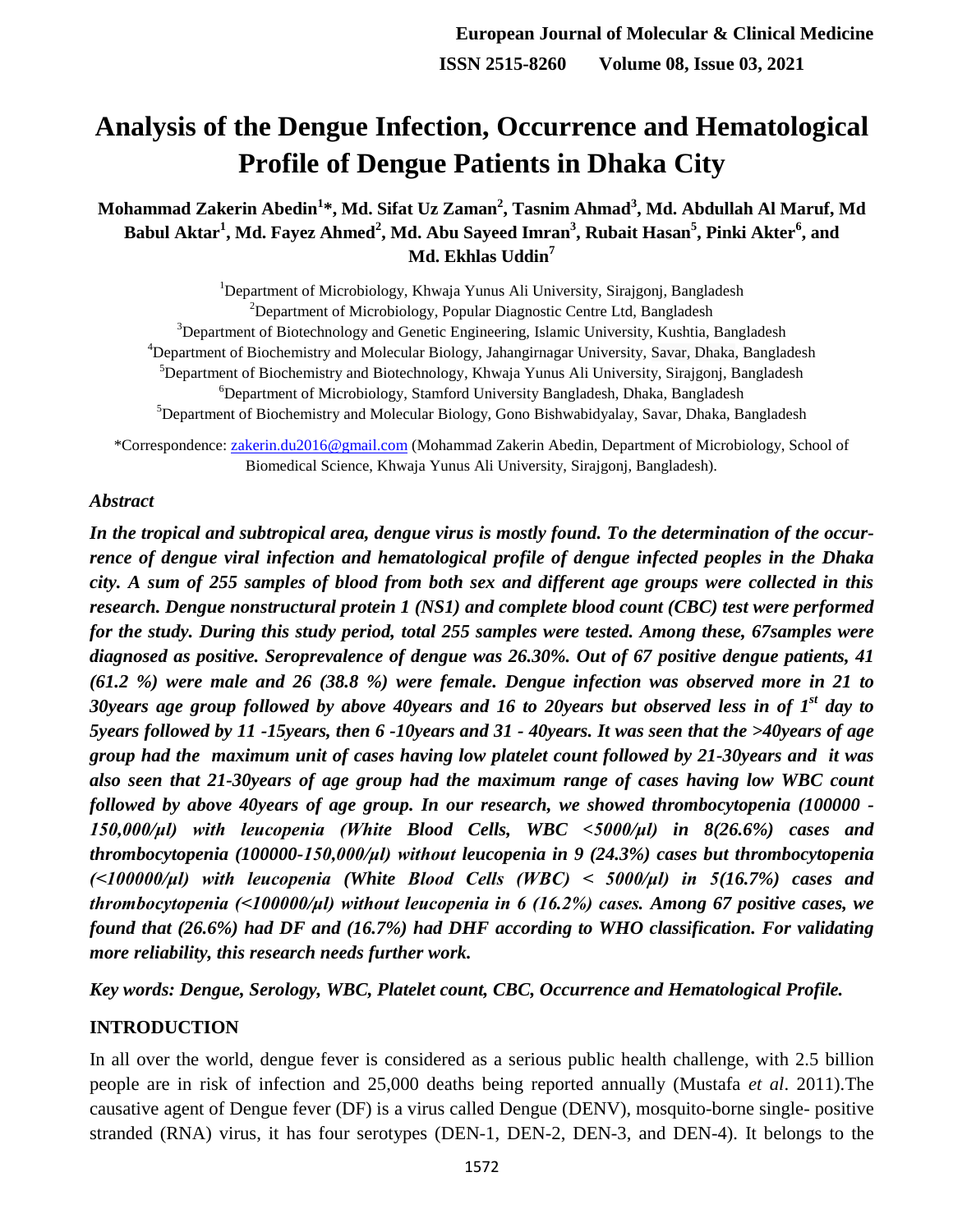Flaviviridae family and referred as Arbovirus (arthropod-borne viruses) (Rodenhuis-Zybert *et al*., 2010), 3 structural proteins (C, prM and E) and 7 non-structural proteins (NS1, NS2A, NS2B, NS, NS4A, NS4B and NS5) are encoded by dengue. It causes a spectrum of illness ranging from asymptomatic to classical dengue fever (DF) and can be progressed to life threatening dengue hemorrhagic fever (DHF) and dengue shock syndrome (DSS) (Ahammad *et al.*, 2016; Uddin, 2020). Female bite of the *Aedes aegypti* mosquito is the main reason of transmitting to humans, which is infected by four serotypes of the virus. The incubation period of the virus is 3 to 15 days in humans with an average of 5 days following the transmission (Oishi *et al.,* 2007).

Dengue is now the most vital viral diseases which is mosquito borne. It appears with varied symptom etiology (Bhave *et al.*2012). Dengue fever characterized by sudden onset of fever for 3-5 days with symptoms like intense headache, retro orbital pain, anorexia, myalgia, gastrointestinal disturbances and rash etc (Park *et al.,* 2009). For an accurate diagnosis, specific laboratory tests are necessary. Serological, costly molecular methods (RT-PCR) and laborious virus isolation are performed to diagnose the specific dengue fever. For detecting dengue, the NS1 antigen (NS1 Ag) test is one of the most regular tests in clinical practice (Paula *et al.,* 2004; Shazeed-Ul-Karim, 2019).

For viral translation, transcription, and replication, nonstructural proteins are involved. The NS1 protein antigen is involved in viral RNA replication among these proteins. Without forming part of the virion, NS1 is expressed on the surface of infected cells. Secreted NS1 serum level positively correlates with viral titers and are tremendous ways in dengue diagnosis (Rocha *et al*., 2011). For promoting the early diagnosis of dengue, thrombocytopenia and leukopenia serve as a predictive marker. The platelet count is the only accessory laboratory test which can support diagnosis of DHF or DSS (Sindhanai *et al.,*  2016). In this research, we evaluated the incidence of infection of dengue and hematological profiling of dengue fever affected patients.

#### **MATERIAL AND METHODS**

**Study Area -** This analysis was done at department of Microbiology, of a renowned Diagnostic Centre in Dhaka district named Popular Diagnostic Centre, over a period of 4 months (April 2019-August 2019). The research was approved by the ethical committee of the Diagnostic Centre. Total 255 outpatient samples were analyzed for these studies which were collected from dengue symptomatic patients of the Dhaka district.

**Sample Collection -** All the samples were aseptically collected in gel vacuities. Then the blood serum was properly separated by centrifugation at 1000 g for 5 min. All separated sera were tested immediately.

**Serological Profiling Including Determination of NS-1 AG -** Serological profiling of Dengue was done by SD BIOSENSOR Dengue (Dengue NS-1) kit which is originated in South Korea for detecting NS-1 Ag. Added 3 drops (about 100μl) of specimen into the sample well with the disposable droppers. Test results were interpreted at 15-20 minutes. If the patient is affected by dengue virus, a purple color moves across the result window in the center of the test device.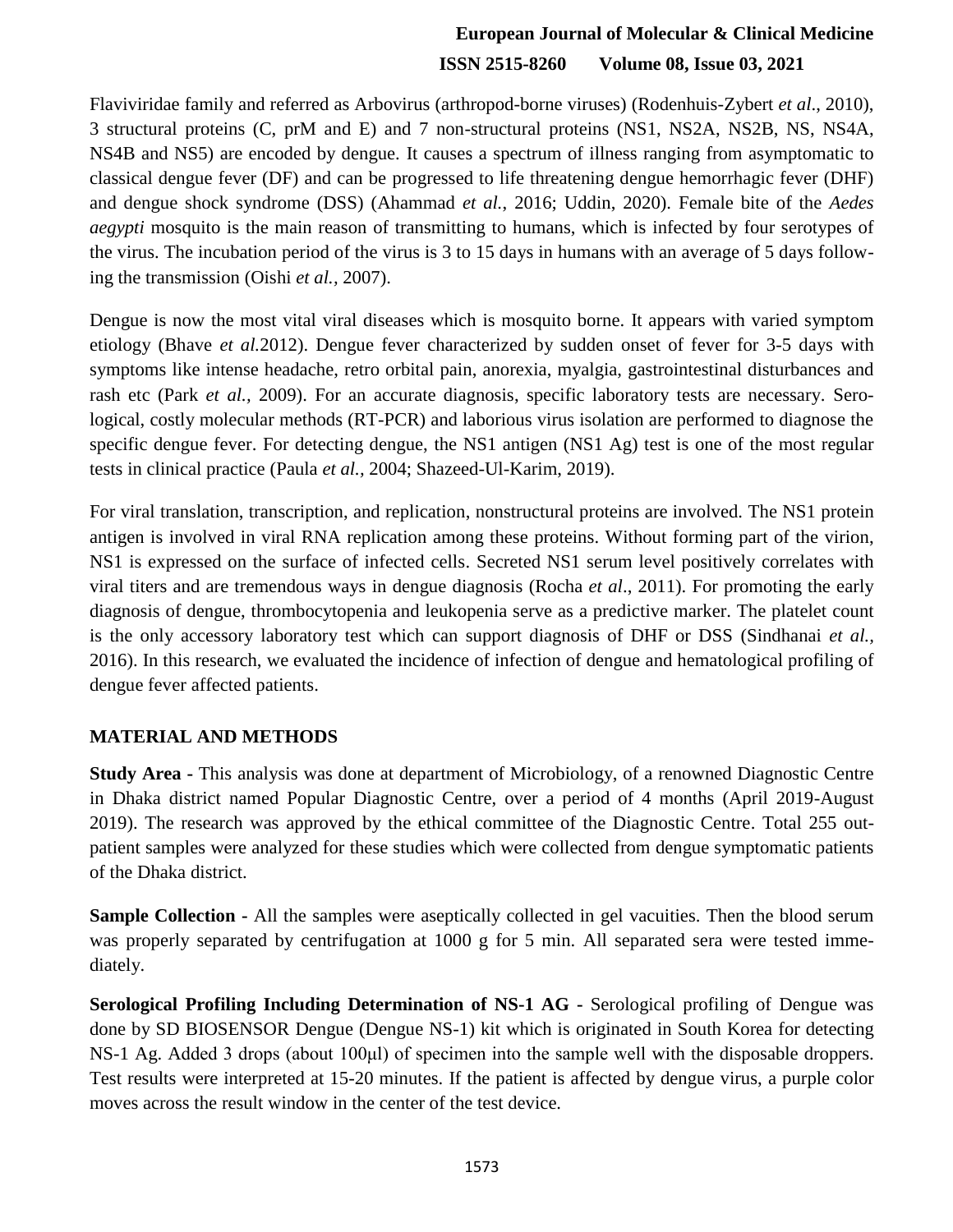**Pathological Profiling Including Complete Blood Count (CBC) -** CBC test of all patients' sample was estimated on a fully automated blood cell counter of Siemens, which originated in Germany.

**Statistical analysis** - Statistical analysis was performed in Microsoft Excel using Welch's t-test for studying the significance of differences.

#### **RESULTS**

During this research, total 255 samples of blood were examined for dengue viral infection. Among these 67 samples were diagnosed as positive dengue. So the seroprevalence rate was 26.30% (**Table 1**). Out of 67 dengue patients 41 (61.2 %) were male and 26 (38.8 %) were female which is shown in **Figure 1**.

**Table 1:** Sero prevalence of dengue infection in Bangladesh



 $$50.00\%$ **Frequency (%)** 38.80% **Frequency** 40.00% 30.00% 20.00% 10.00% 0.00% Male **Female** 

**Figure 1:** Distribution of patients according to sex.



**Figure 2:** Distribution of patients according to age.

In this analysis infection of dengue was observed more among age group of 21 to 30years followed by above 40 and 16 to 20 years observed less in age of  $1<sup>st</sup>$  day to 5 years followed by 11-15 years, then 6-10years and 31-40years which is shown in **Figure 2**.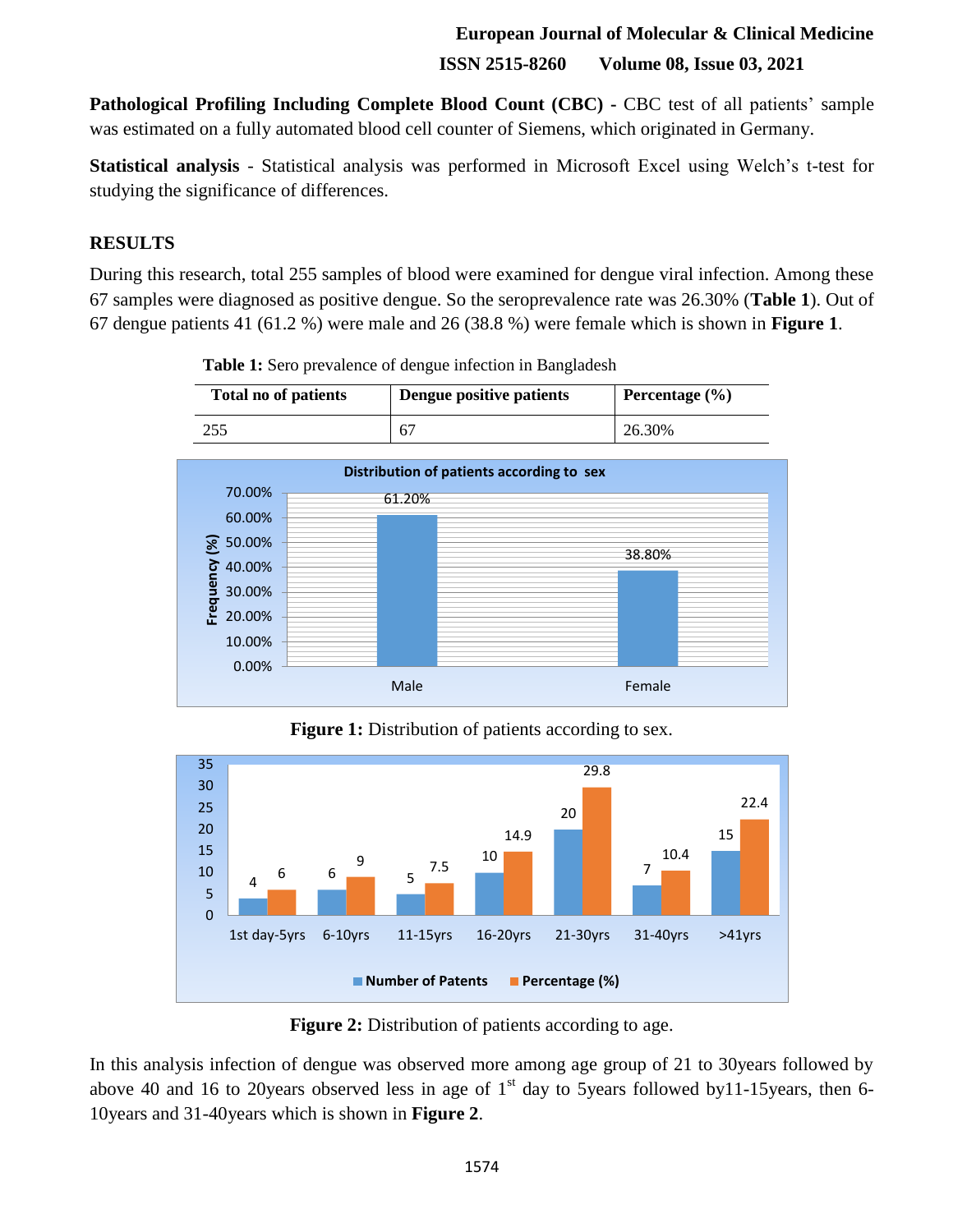| Age              |           |          |               |          |          |
|------------------|-----------|----------|---------------|----------|----------|
|                  | $<$ 50000 |          | 100001-150000 | >150000  | Total    |
|                  | N(% )     | N(% )    | N(% )         | N(% )    | $N(\%)$  |
| $1st$ day - 5yrs | 0(0.0)    | 0(0.0)   | 0(0.0)        | 4(100)   | 4(6)     |
| $6 - 10$ yrs     | 0(0.0)    | 1(16.7)  | 0(0.0)        | 5(83.3)  | 6(8.9)   |
| $11 - 15$ yrs    | 0(0.0)    | 0(0.0)   | 1(20)         | 4(80)    | 5(7.5)   |
| $16 - 20$ yrs    | 0(0.0)    | 2(20)    | 1(10)         | 7(70)    | 10(14.9) |
| $21 - 30$ yrs    | 0(0.0)    | 3(15)    | 6(30)         | 11(55)   | 20(29.8) |
| $31 - 40$ yrs    | 0(0.0)    | 1(14.4)  | 3(42.8)       | 3(42.8)  | 7(10.5)  |
| $>41$ yrs        | 0(0.0)    | 4(26.7)  | 6(8.95)       | 5(33.3)  | 15(22.4) |
| Total            | 0(0.0)    | 11(16.4) | 17(25.4)      | 39(58.2) | 67(100)  |

**Table 2:** Frequency of dengue infection according to a platelet cell and Age

In **Table 2**, it was seen that >40years of age group had the maximum unit of cases having low platelet count followed by 21-30years but the 21-30years of age group also has the maximum area of cases having high platelet count followed by 16-20years.

| Age              | <b>WBC Count/ul</b> |               |               |               |          | Total    |
|------------------|---------------------|---------------|---------------|---------------|----------|----------|
|                  | $2000$              | $2000 - 3000$ | $3001 - 4000$ | $4001 - 5000$ | >5000    |          |
|                  | N(% )               | N(% )         | N(% )         | N(% )         | N(% )    | N(% )    |
| $1st$ day - 5yrs | 0(0.0)              | 0(0.0)        | 1(25)         | 0(0.0)        | 3(75)    | 4(6)     |
| $6 - 10$ yrs     | 0(0.0)              | 0(0.0)        | 0(0.0)        | 2(33.3)       | 4(66.7)  | 6(8.9)   |
| $11 - 15$ yrs    | 0(0.0)              | 0(0.0)        | 1(20.0)       | 2(40.0)       | 2(40.0)  | 5(7.5)   |
| $16 - 20$ yrs    | 0(0.0)              | 1(10.0)       | 1(10.0)       | 1(10.0)       | 7(70.0)  | 10(14.9) |
| $21 - 30yrs$     | 0(0.0)              | 3(15.0)       | 3(15.0)       | 3(15.0)       | 11(55.0) | 20(29.8) |
| $31 - 40$ yrs    | 0(0.0)              | 1(14.3)       | 1(14.3)       | 2(28.6)       | 3(42.8)  | 7(10.5)  |
| $>41$ yrs        | 0(0.0)              | 3(20.0)       | 3(20.0)       | 1(6.7)        | 8(53.3)  | 15(22.4) |
| <b>Total</b>     | 0(0.0)              | 8(11.9)       | 10(14.9)      | 11(16.4)      | 38(56.8) | 67(100)  |

**Table 3:** Frequency of dengue infection according to a White blood cell and Age

**Table 4:** Frequency of dengue infection according to WBC and Platelet

| <b>WBC</b> | Platelet count/µl |      |                   |      |         |               | <b>Total</b> |      |
|------------|-------------------|------|-------------------|------|---------|---------------|--------------|------|
|            | $<$ 100000        |      | $100000 - 150000$ |      | >150000 |               |              |      |
|            | N                 | $\%$ | N                 | %    | N       | $\frac{0}{0}$ | N            | $\%$ |
| $<$ 5000   | 5                 | 16.7 | 8                 | 26.6 | 17      | 56.7          | 30           | 44.8 |
| >5000      | 6                 | 16.2 | 9                 | 24.3 | 22      | 59.5          | 37           | 55.2 |
| Total      | 11                | 16.4 | 17                | 25.4 | 39      | 58.2          | 67           | 100  |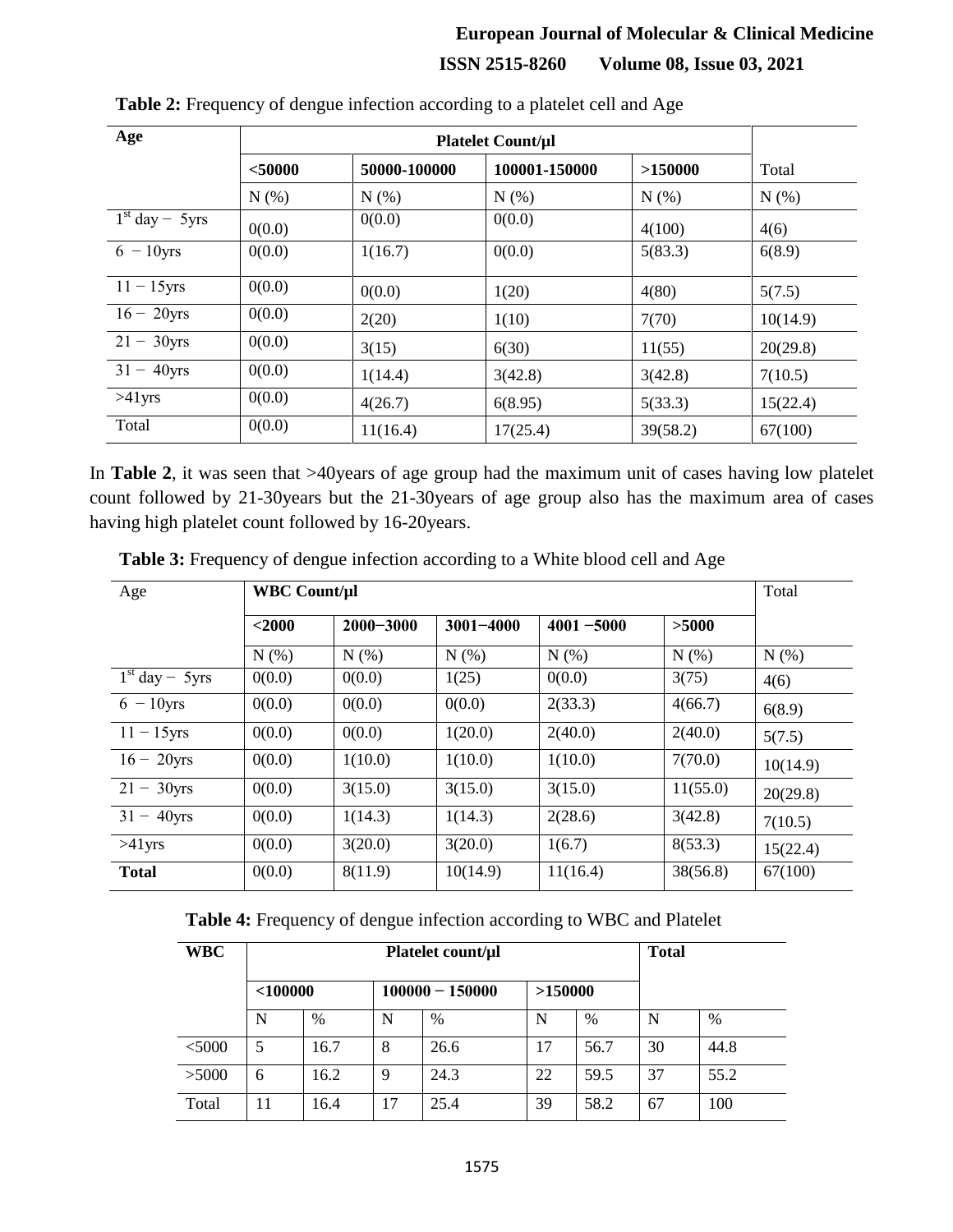In **Table 3**, it was seen that 21-30years of age group has maximum range of cases having low WBC count followed by above 40years group of age. But 21-30years of age group also has maximum cases having high WBC count followed by above 40years of age group and then 16-20years group of age.

In our analysis, we focused thrombocytopenia (100000-150,000/μl) with leucopenia (White Blood Cells (WBC)  $\leq$ 5000/µl) in 8(26.6%) cases and without leucopenia in 9(24.3%) cases and thrombocytopenia  $(\leq 100000/\mu l)$  with leucopenia (White Blood Cells (WBC)  $\leq 5000/\mu l$ ) in 5 (16.7%) cases without leucopenia in 6 (16.2%) cases. The total result is shown in **Table 4**.

#### **DISCUSSION**

For diagnosing dengue infection, Dengue NS1 antigen testing is a direct rapid test method. The cost of this method is lower than other methods like PCR. For achieving early, conclusive, and serotypespecific diagnosis, this is an excellent testing method. It is used to get the result rapidly in less than five days after the onset of fever (Chan *et al.*, 2017). During this research time, total 255 samples were examined. Among these, 67 samples found positive. Seroprevalence of Dengue was 26.30%. Similar type of findings was found in the analysis of Mr. Saral Prem Madan *et al.* (2018), which corroborates our study (Madan *et al*., 2018).

Many studies have reported a higher prevalence of dengue viral infection among males than females (Parameswarappa *et al*., 2015; Smita *et al*., 2013). In our research, out of 67 dengue patients, 41 (61.2 %) were male, 26 (38.8 %) were female. Mahesh kumar *et al.* (2015) also reported similar observation in their study, out of total positive dengue cases, 62.63% were males and 37.37% females. In our research, most dengue infected patients were from age group 21 to 30years (29.8%) followed by above 40 (22.4%) years and 16 to 20years (14.9%) of age. Maximum dengue cases in the age group 21 to 40years were observed in Chetan Awasthi *et al,* 2018 (Chetan *et al*., 2018).

Out of all dengue cases, thrombocytopenia (<1,00,000/mm3) was found in 11 cases. The WHO diagnostic criterion for DHF is Thrombocytopenia: <1 lakh/mm3. In this study, above 40years of age group has the maximum amount of cases having low platelet count followed by 21-30years but 21- 30years of age group has also the maximum unit of cases having high platelet count followed by 16- 20years. Almost similar results were found in the research of Manal Mohamed Al-Samadi and Khaled Saeed Ali, 2020. Among the 67 cases, 8 cases had a lower total WBC count, were less than 3000  $/\mu$ , 10 cases were less than 4000 /μl, 11 cases were less than  $5000/\mu$  and the total WBC count of 29 cases was ranging from 2000-5000/μl. Rest of the results had more than 5000/μl.

The total count of leucocyte count less than  $2.6 \times 109$ /L, count of platelet less than  $100 \times 109$ /L at day 2.5 is highly suggestive to a child which is progressing towards DHF (Kularatnam *et al.*2014). These findings were almost similar to our research. WHO characterizes dengue fever in 2011, leukopenia, WBC  $\leq$  5000/ $\mu$ l, thrombocytopenia (100000 - 150,000/ $\mu$ l) while dengue hemorrhagic fever is mainly characterized by thrombocytopenia (< 100,000/μl) (WHO.2011). In our research, we reported thrombocytopenia (100000-150,000/μl) with leucopenia (WBC)  $\leq 5000/\mu$ l) in 8 (26.6%) cases and without leucopenia in 9 (24.3%) cases. Similarly thrombocytopenia (<100000/μl) with leucopenia (WBC)  $\leq$  5000/µ) in 5 (16.7%) cases and without leucopeniain 6 (16.2%) cases.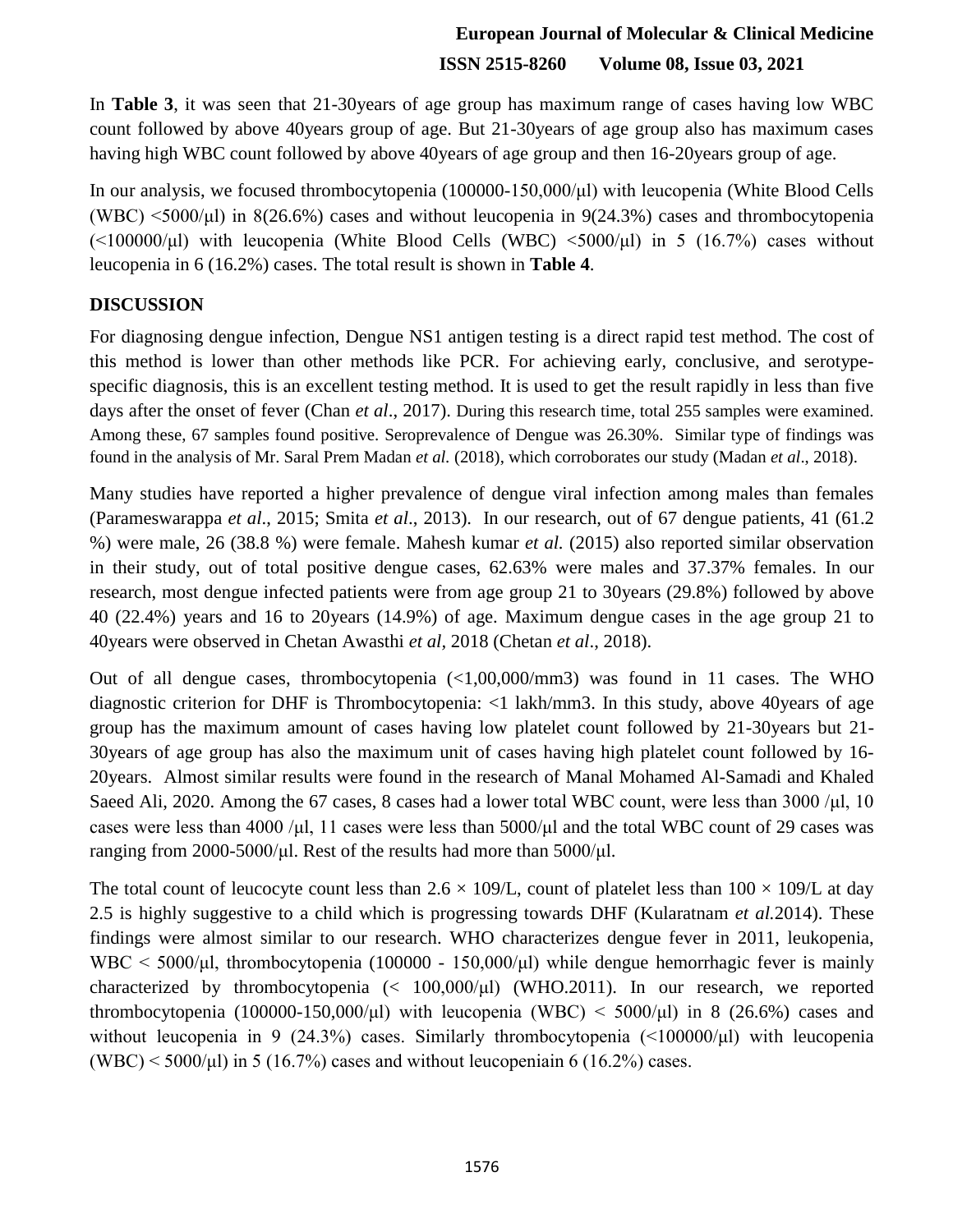### **CONCLUSION**

According to the classification of WHO, we saw that (26.6%) had DF, (16.7%) had DHF among 67 dengue positive cases. All the samples were aseptically collected from dengue symptomatic patients in the Dhaka region and tests were done in the Popular Diagnostic Centre in Dhaka, Bangladesh between April, 2019 and August, 2019. Seroprevalence rates of dengue viral infection were 26.30%, which is not a satisfactory thing. The accurate early and efficient diagnosis of the disease is very significant for the cure and vaccine research. We cannot diagnose Dengue infection just basing on clinical presentation. For supporting Epidemiological Surveillance Programs, efficient laboratory diagnosis is an important tool. As dengue has become one of the most important and major issue in public health in Bangladesh, it is very much important to analyze the exact dengue prevalence. So, more and more research is necessary to better understand the dengue infection prevalence in Bangladesh.

#### **ACKNOWLEDGEMENT**

We acknowledge the staff of Popular Diagnostic Center Ltd, Dept of microbiology for their cooperation and during data collection, Dhaka and Department of Microbiology, School of Biomedical Science, Khwaja Yunus Ali University, Sirajganj, Bangladesh.

#### **CONFLICTS OF INTEREST**

Authors announce that no competing interest exists.

#### **REFERENCES**

- 1. Ahammad SF *et al.* (2016). Clinico-demographic profile of dengue fever in a south indian tertiary care teaching hospital. *World J. of Pharmacy and Pharmaceut. Sci.*. **5**(1): 1602-1609.
- 2. Bhave S, Rajput C, Bhave S. (2015). Clinical profile and outcome of dengue and dengue hemorrhagic fever in paediatric age group with special reference to who guidelines 2012 on fluid management of dengue fever, *International Journal of Advanced Research*. **3**(4): 196- 201. [http://www.journalijar.com/uploads/409\\_IJAR-5331.pdf](http://www.journalijar.com/uploads/409_IJAR-5331.pdf)
- 3. Chan HBY, How CH and Ng CWM. (2017). Definitive tests for dengue fever: when andwhich should I use?," *Singapore medical journal*. **58**(11): 632. <https://www.ncbi.nlm.nih.gov/pmc/articles/PMC5691225/>
- 4. Chetan A, Ajeet S, Narotam S, Manish DS and Koshal K. (2018). Characterization of Dengue Virus by Molecular and Serological Methods in Clinical Isolates and its Association with Disease Monitoring. *International Journal of Research and Analytical Reviews (IJRAR)*. **5**(4): 560-566. <https://doi.org/10.1729/Journal.19273>
- 5. Kularatnam GAM, Jasinghe EA, Gunasena S, Samaranayake D, Senanayake MP, Wickramasinghe VP. (2014). Evaluation of Biochemical Changes in Dengue Fever and Dengue Haemorrhagic Fever. *17th Annual Scientific Congress of the Sri Lanka College of Paediatricians*, pp.26-29.
- 6. Madan SP, Bhatawadekar S, Lahiri K. (2018). Clinico-demographic profile and seroprevalence of dengue at a tertiary care hospital- study from Maharashtra. *Int J Health Sci Res*. **8**(1):43-48. [https://www.ijhsr.org/IJHSR\\_Vol.8\\_Issue.1\\_Jan2018/7.pdf](https://www.ijhsr.org/IJHSR_Vol.8_Issue.1_Jan2018/7.pdf)